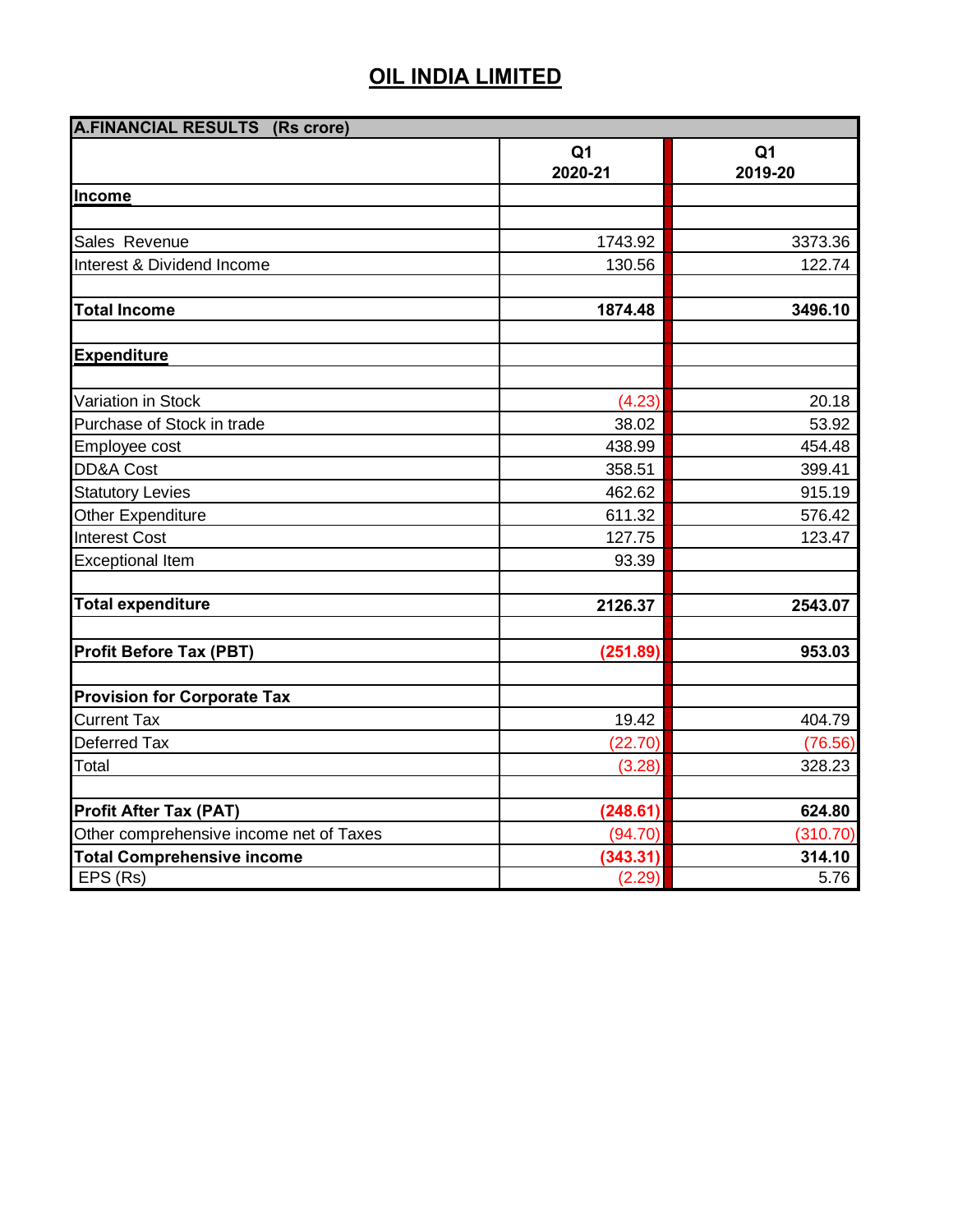| <b>B.PHYSICAL QTY</b> |                           |                           |  |
|-----------------------|---------------------------|---------------------------|--|
|                       | Q <sub>1</sub><br>2020-21 | Q <sub>1</sub><br>2019-20 |  |
| 1. Production         |                           |                           |  |
| Crude Oil (MMT)       |                           |                           |  |
| $-$ OIL               | 0.746                     | 0.807                     |  |
| $-JV$                 | 0.003                     | 0.003                     |  |
| Condensate            | 0.003                     | 0.003                     |  |
| Total (incl. JV)      | 0.752                     | 0.813                     |  |
| Gas (BCM)             |                           |                           |  |
| $-$ OIL               | 0.650                     | 0.680                     |  |
| $-JV$                 | 0.032                     | 0.032                     |  |
| Total (incl. JV)      | 0.682                     | 0.712                     |  |
| O+OEG (MMT)           | 1.434                     | 1.525                     |  |
| LPG (TMT)             | 8.376                     | 9.293                     |  |
| 2.Sales               |                           |                           |  |
| Crude Oil (MMT)       |                           |                           |  |
| - OIL                 | 0.728                     | 0.792                     |  |
| $-JV$                 | 0.003                     | 0.004                     |  |
| Condensate            | 0.002                     | 0.002                     |  |
| Total (incl. JV)      | 0.733                     | 0.798                     |  |
| Gas Sales (BCM)       |                           |                           |  |
| $-$ OIL               | 0.557                     | 0.594                     |  |
| $-JV$                 | 0.019                     | 0.019                     |  |
| Total (incl. JV)      | 0.576                     | 0.613                     |  |
| LPG (TMT)             | 8.402                     | 9.442                     |  |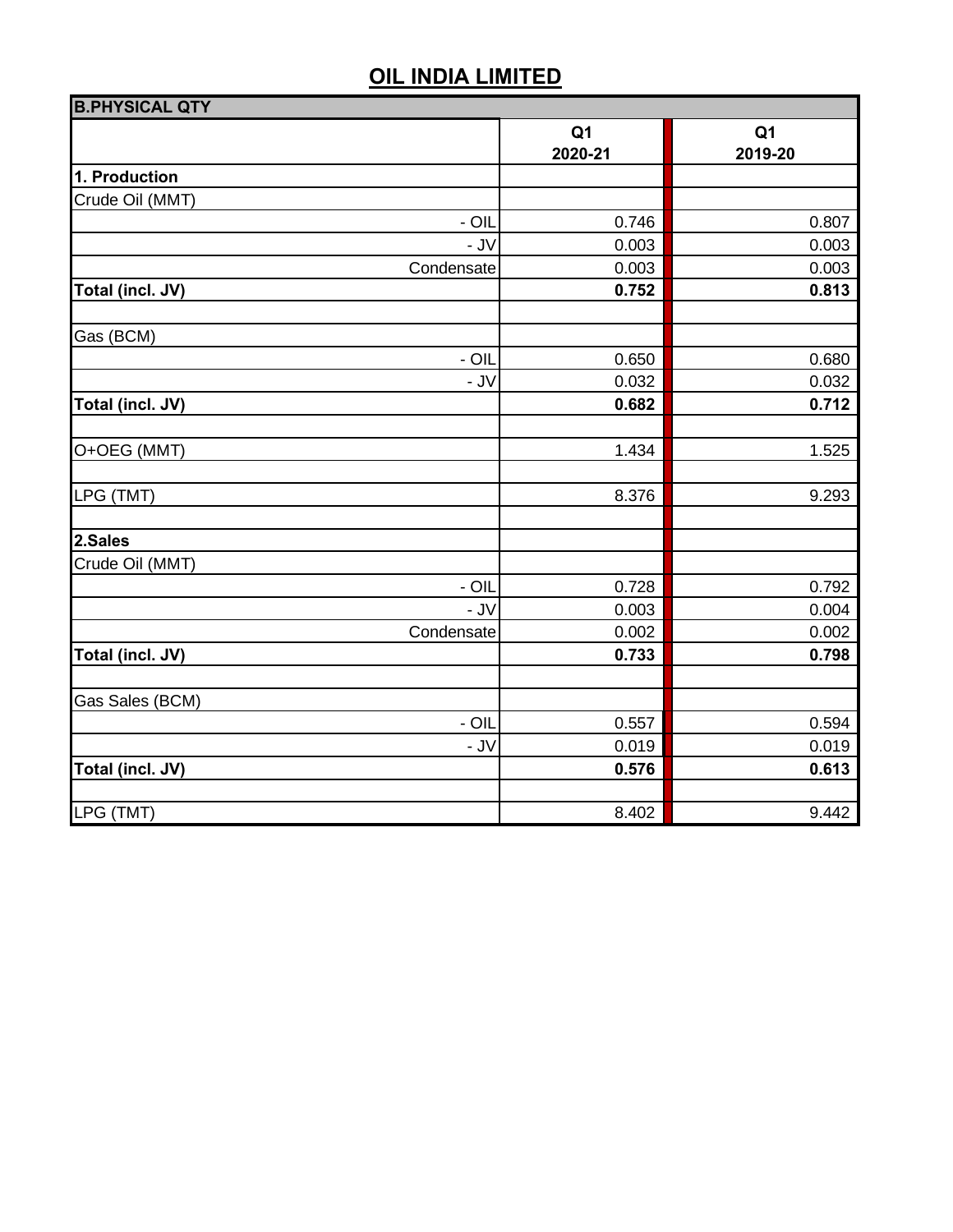| <b>C. FINANCIAL FIGURES (Rs crore)</b> |                           |                           |  |  |
|----------------------------------------|---------------------------|---------------------------|--|--|
|                                        | Q <sub>1</sub><br>2020-21 | Q <sub>1</sub><br>2019-20 |  |  |
| Crude Oil Sales                        |                           |                           |  |  |
| - Excl JV                              | 1193.89                   | 2593.20                   |  |  |
| -JV                                    | 2.30                      | 10.96                     |  |  |
| Total (incl. JV)                       | 1196.19                   | 2604.16                   |  |  |
| <b>Gas Sales</b>                       |                           |                           |  |  |
| - Excl JV                              | 315.51                    | 465.16                    |  |  |
| -JV                                    | 14.07                     | 19.95                     |  |  |
| Total (incl. JV)                       | 329.58                    | 485.11                    |  |  |
|                                        |                           |                           |  |  |
| <b>LPG</b>                             | 26.29                     | 39.03                     |  |  |
| Condensate                             | 3.38                      | 6.62                      |  |  |
| <b>Transportation Income</b>           | 87.60                     | 91.03                     |  |  |
| Total                                  | 117.27                    | 136.68                    |  |  |
|                                        |                           |                           |  |  |
| Income from Renewable resources        | 38.17                     | 40.62                     |  |  |
|                                        |                           |                           |  |  |
| Income from OFC Fibre Leasing          | 3.61                      | 3.23                      |  |  |
|                                        |                           |                           |  |  |
| <b>Sale Revenue</b>                    | 1684.82                   | 3269.80                   |  |  |
| Claim towards Natural Gas Subsidy      | 58.29                     | 92.64                     |  |  |
| <b>Income from Services</b>            | 0.81                      | 10.92                     |  |  |
| <b>Other Operating Income</b>          | 59.10                     | 103.56                    |  |  |
|                                        |                           |                           |  |  |
| <b>Revenue from operations</b>         | 1743.92                   | 3373.36                   |  |  |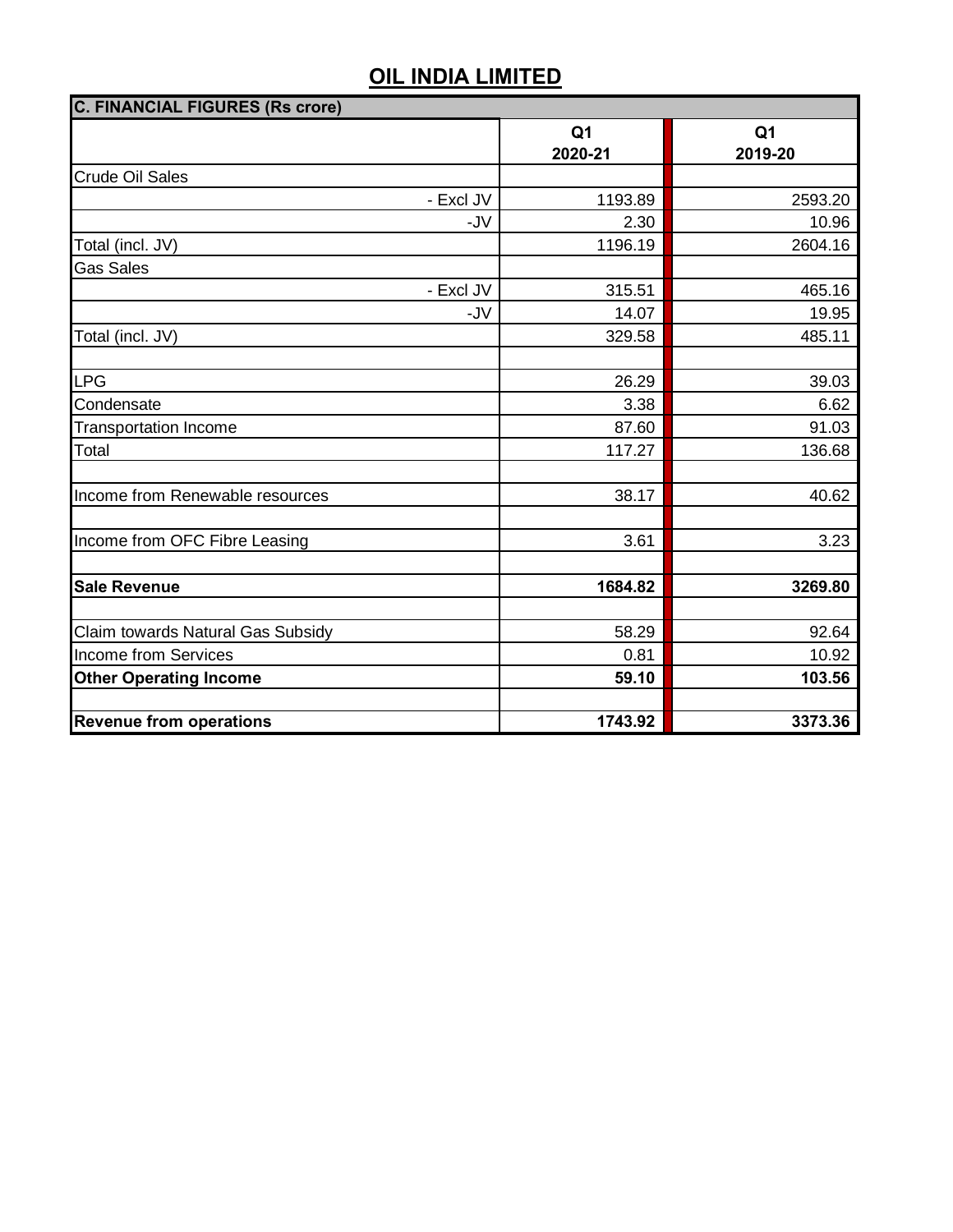| Q <sub>1</sub><br>2020-21<br>127.63<br>227.17 | Q <sub>1</sub><br>2019-20 |
|-----------------------------------------------|---------------------------|
|                                               |                           |
|                                               |                           |
|                                               | 118.88                    |
|                                               | 276.36                    |
| 3.71                                          | 4.17                      |
| 358.51                                        | 399.41                    |
|                                               |                           |
|                                               |                           |
| 255.89                                        | 472.01                    |
| 206.73                                        | 443.18                    |
| 462.62                                        | 915.19                    |
|                                               |                           |
|                                               |                           |
| 224.16                                        | 419.37                    |
| 31.73                                         | 52.64                     |
| 255.89                                        | 472.01                    |
|                                               |                           |
|                                               | 286.14                    |
|                                               | 61.88                     |
|                                               | 188.78                    |
|                                               | 40.67                     |
|                                               |                           |
| 67.51                                         |                           |
| 114.55                                        | (1.05)                    |
|                                               | 179.10<br>54.60<br>195.56 |